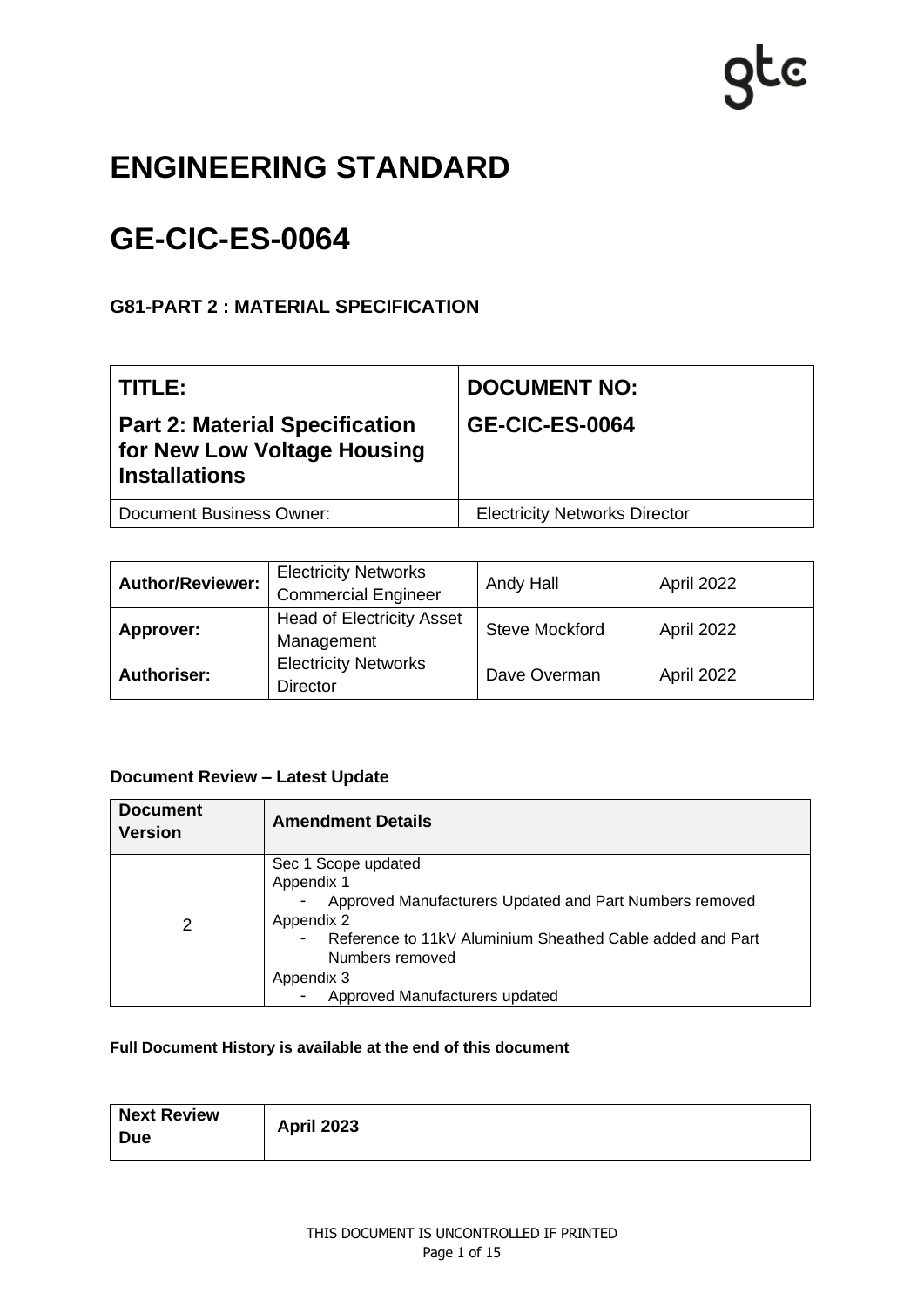

### **CONTENTS**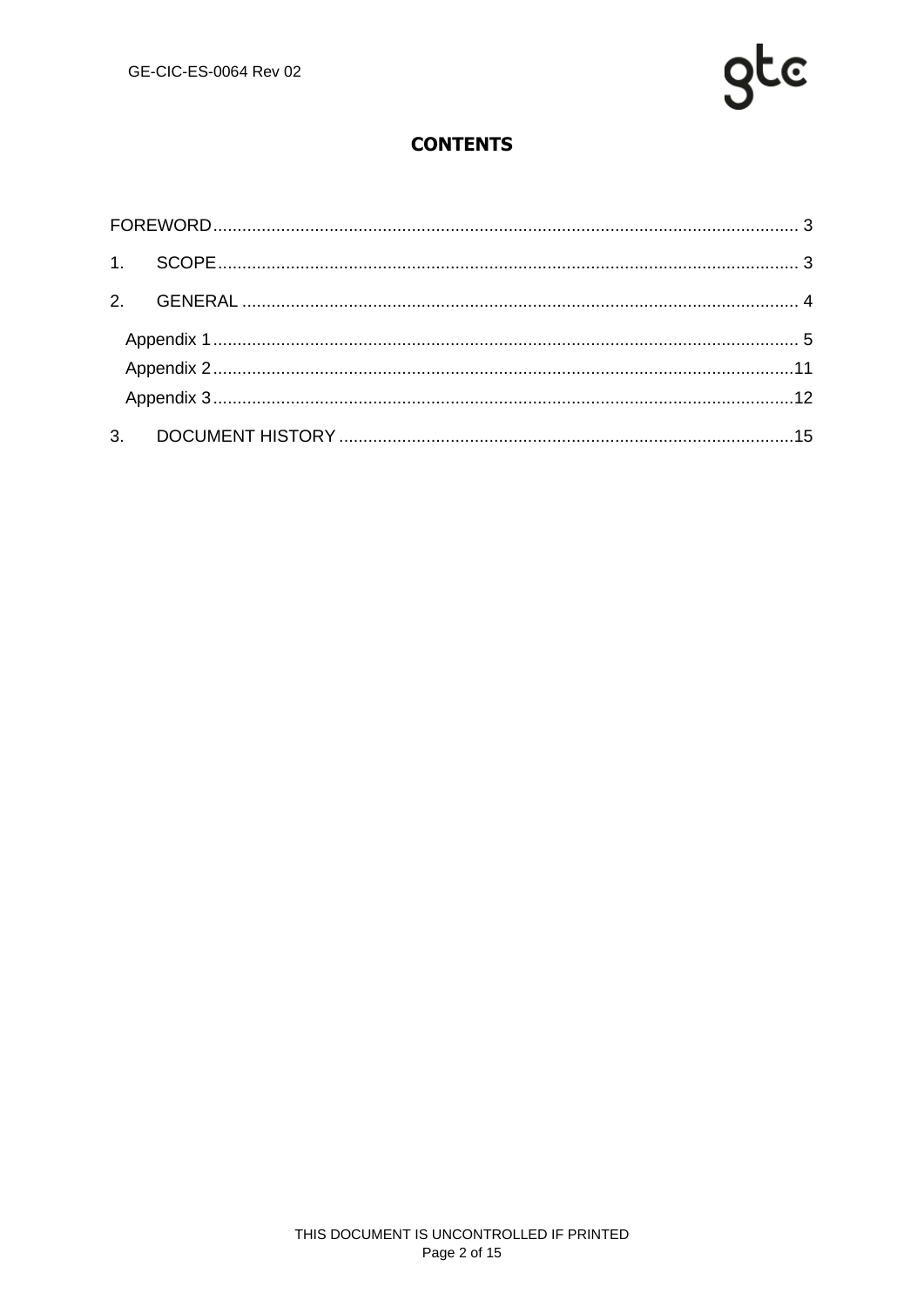### <span id="page-2-0"></span>**FOREWORD**

This document forms Appendix A to Energy Networks Association (ENA) Engineering Recommendation (EREC) G81 ‐ Part 2: Materials Specification, " Framework **for new low voltage housing installations**" on behalf of GTC and should be read in conjunction with that document.

- GTC Housing Development Framework Appendices relating to Materials Specification, Installation Records and Cable Recording Techniques.
- G81 Part 1 Design and Planning (GE-CIC-ES-0063) New Low Voltage Housing Development Installations
- G81 Part 2 Material Specification (GE-CIC-ES-0064) New Low Voltage Housing Development Installations (This Document)
- G81 Part 3 & 6 Installation and Records (GE-CIC-ES-0068) New Low Voltage Housing Development Installations & Industrial and Commercial Underground **Connections**
- Design Policy HV & LV (GE-DPR-ES-0119)

This document contains a summary of the information contained in GTC product specification

Please note that GTC is unable to provide copies of external documentation, standards and specifications referenced in this document, but copies may be obtained from the relevant issuing body (such as the British Standards Institution (BSI) or Energy Networks Association)

Appendix A of this document details assessed products by reference, description and supplier.

### <span id="page-2-1"></span>**1. SCOPE**

This appendix to ENA EREC G81 Part 2 covers the materials specification for new industrial and commercial connections to the electricity distribution network of GTC comprised of licenses Energy Network Company (ENC) and Independent Power Network Company (IPNL).

For the purpose of this document, where 'Electricity Networks Manager' is referenced, this covers any of the following;

- Electricity Networks Director
- Head of Electricity Asset Management
- Head of Electricity Operations
- Electricity Networks Asset Manager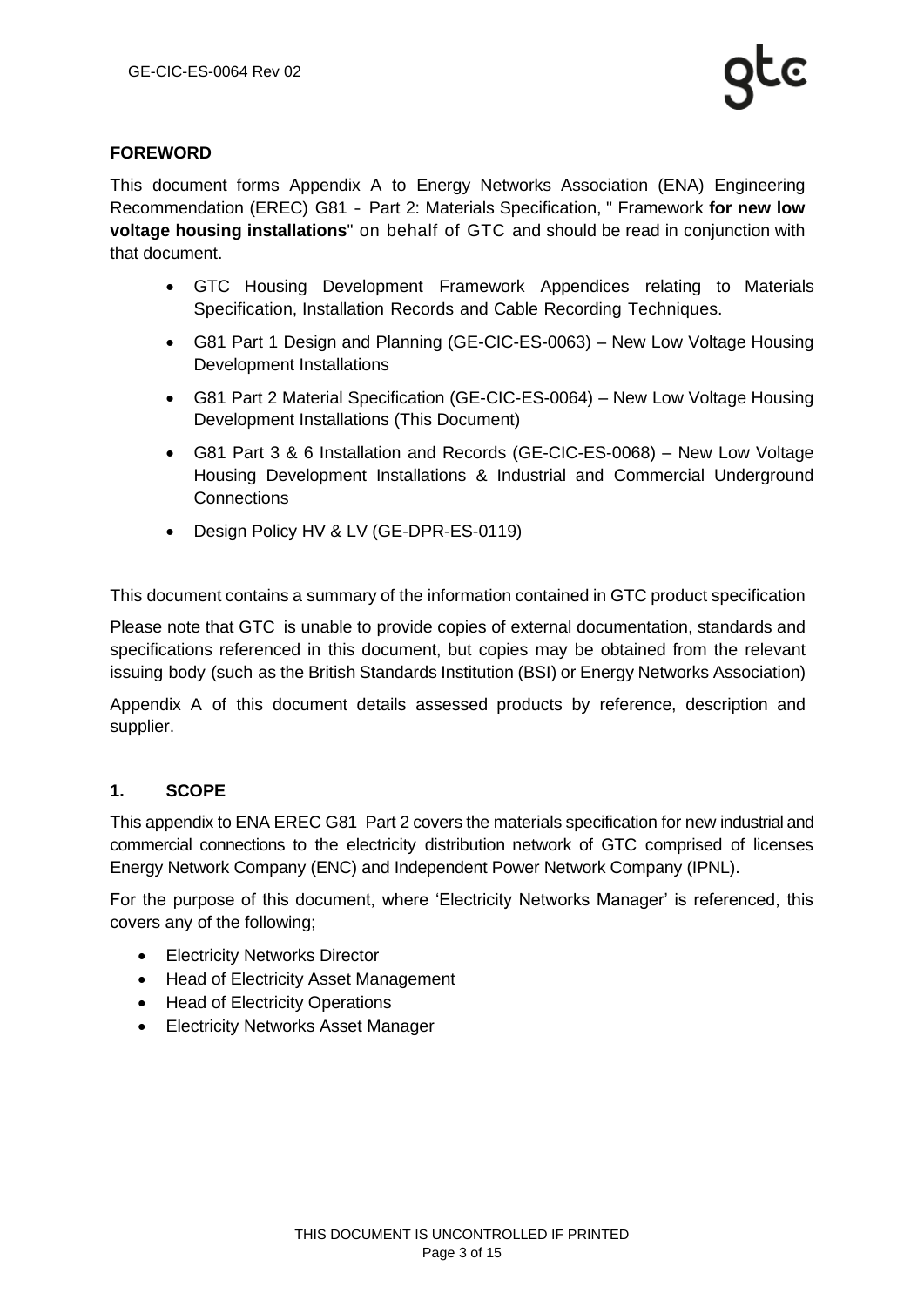### <span id="page-3-0"></span>**2. GENERAL**

- 2.1 This document provides details of GTC's approved range of cables, plant, equipment and auxiliary items used to construct distribution assets for connection to GTC's distribution network. Only equipment approved by GTC and listed in this document shall be used to construct electricity networks, substations and services for adoption by GTC in its distribution networks.
- 2.2 For all new connections work, the approved installer (ICP Independent Connection Provider) shall provide the Engineer with a full list of equipment to be used. The Engineer will then aim to formally accept or reject the proposal within 10 working days.
- 2.3 Where GTC's requirements are not specified in this document, the approved installer shall liaise with the Engineer, to gain approval from GTC's Electricity Networks Manager for its suggested equipment, prior to purchasing the equipment.
- 2.4 This document will be updated on a regular basis when new equipment is approved by GTC's Electricity Networks Manager. Further details will also be added as requirements for further information on the range of equipment used is identified.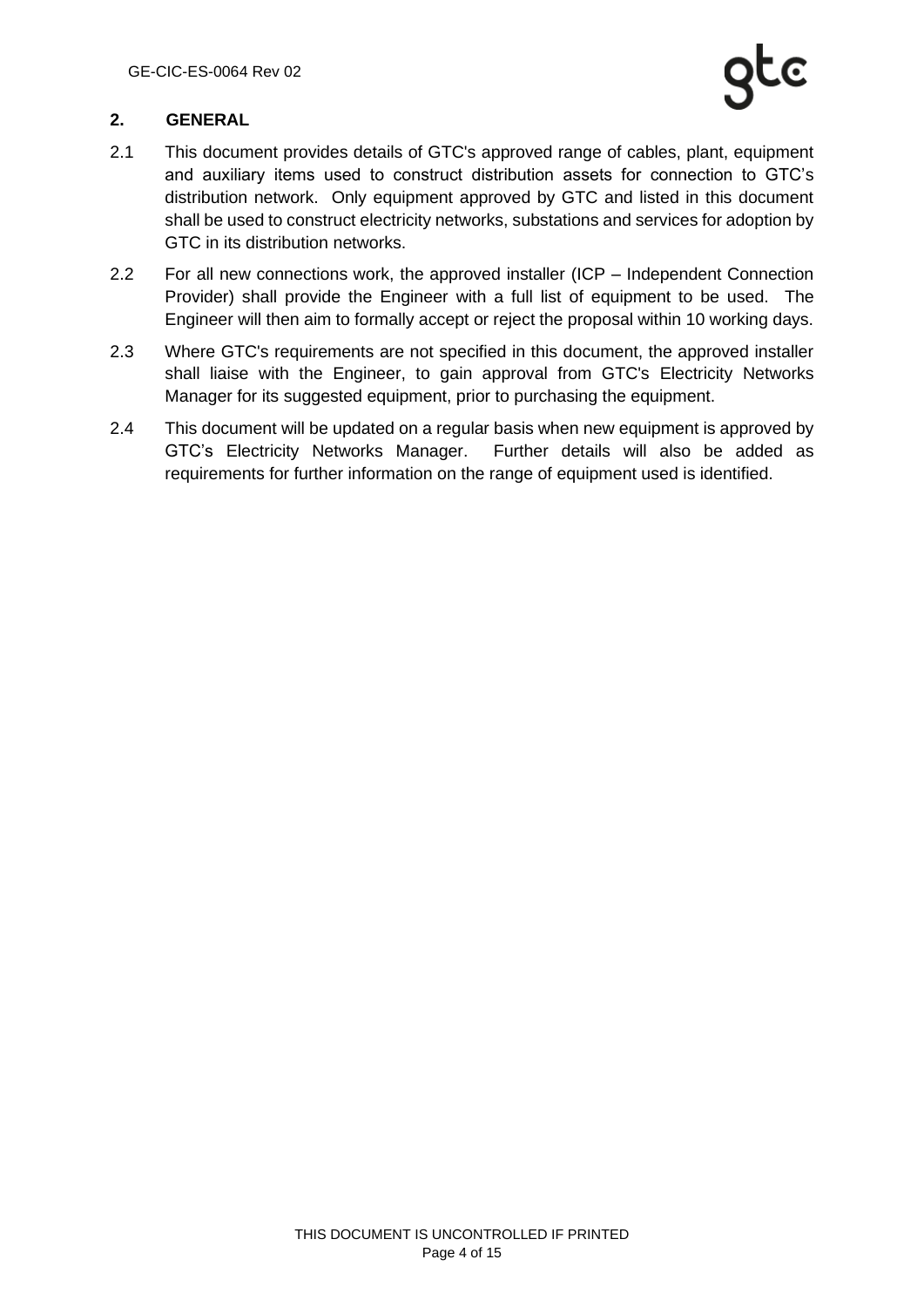### <span id="page-4-0"></span>**APPENDIX 1**

**LOW VOLTAGE EQUIPMENT INCLUDING UNDERGROUND CABLES, JOINTS, LINK BOXES, TERMINATIONS AND FUSES**

**Approved Manufacturers :-**

**HV Cables – Including LS0H (Low Smoke Zero Halogen) – Prysmian UK, NKT (Denmark), Tratos (Italy) and Telefonika (Poland) LV Cables – Including LS0H – Prysmian UK, NKT (Denmark), Hellenic (Greece) Tratos (Italy) and Telefonika (Poland) LV Service Cables – NKT (Denmark), Cabelte (Portugal) and Tratos (Italy)**

**Jointing Compound – Prysmian UK, Sicame / WT Henley (GTC Version) Jointing Kits – Sicame / WT Henley and TE Connectivity**

| S.No           | <b>Description</b>                                           | <b>Material Supplier</b>                                  |
|----------------|--------------------------------------------------------------|-----------------------------------------------------------|
| 1              | Branch Joint- 185mm <sup>2</sup> (No Resin)                  |                                                           |
| $\overline{2}$ | Branch Joint - 300mm <sup>2</sup> (No Resin)                 |                                                           |
| 3              | Mains Branch Joint 95mm <sup>2</sup>                         |                                                           |
| 4              | Branch Joint, inc Resin - 95mm <sup>2</sup> (No Resin)       |                                                           |
| 5              | 15 Way MSDB ST LH Incoming Mechanical Connector              |                                                           |
| 6              | 15 Way MSDB ST RH Incoming Mechanical Connector              |                                                           |
| $\overline{7}$ | 24 Way MSDB ST RH Incoming Mechanical Connector              |                                                           |
| 8              | 30 Way MSDB ST LH Imcoming Mechanical Connector              |                                                           |
| 9              | 30 Way MSDB ST RH Incoming Mechanical Connector              |                                                           |
| 10             | MSDB 1J 45 Way Double Door C/W 100A HSCO                     |                                                           |
| 11             | 45 Way MSDB ST LH Incoming Mechanical Connector              |                                                           |
| 12             | MSDB 2J 24 Way RH                                            |                                                           |
| 13             | 2 Way J Type 30 Way MSDB LH Incoming Mechanical<br>Connector | Utility Power Services / Wolesley / Jointing Technologies |
| 14             | 374LSF01 2 Bolt LS0H Cable Cleat                             |                                                           |
| 15             | <b>Link Box Fuse Handle</b>                                  |                                                           |
| 16             | 10-56FR Cable Cleat (Pack of 100)                            |                                                           |
| 17             | 10-98FR Cable Cleat (Pack of 100)                            |                                                           |
| 18             | Cable Cleats for LS0H Cable (Pack of 100)                    |                                                           |
| 19             | 300mm <sup>2</sup> Waveform Cold Shrink Shorting End Caps    |                                                           |
| 20             | 95-185mm <sup>2</sup> Waveform Cold Shrink Shorting End Caps |                                                           |
| 21             | 95mm <sup>2</sup> Triplex Cold Shrink Shorting End Caps      |                                                           |
| 22             | 185-300mm <sup>2</sup> Pot End Kit                           |                                                           |
| 23             | 185-300mm <sup>2</sup> Pot End Kit                           |                                                           |
| 24             | 95mm <sup>2</sup> Pot End Kit                                |                                                           |
| 25             | 95mm <sup>2</sup> Pot End Kit                                |                                                           |
| 26             | Single Phase 100amp House Service Kit CNE                    |                                                           |
| 27             | Single Phase 100amp SNE Riser Kit (c/w Red Link)             |                                                           |
| 28             | <b>Meter Board Insulators</b>                                |                                                           |
| 29             | Double Pole Street Light Kit - Route Of Main NPG/ENW         |                                                           |
| 30             | Double Pole Street Light Kit - Looping Multi Column          |                                                           |
| 31             | <b>Street Lighting Cut Out Kit</b>                           |                                                           |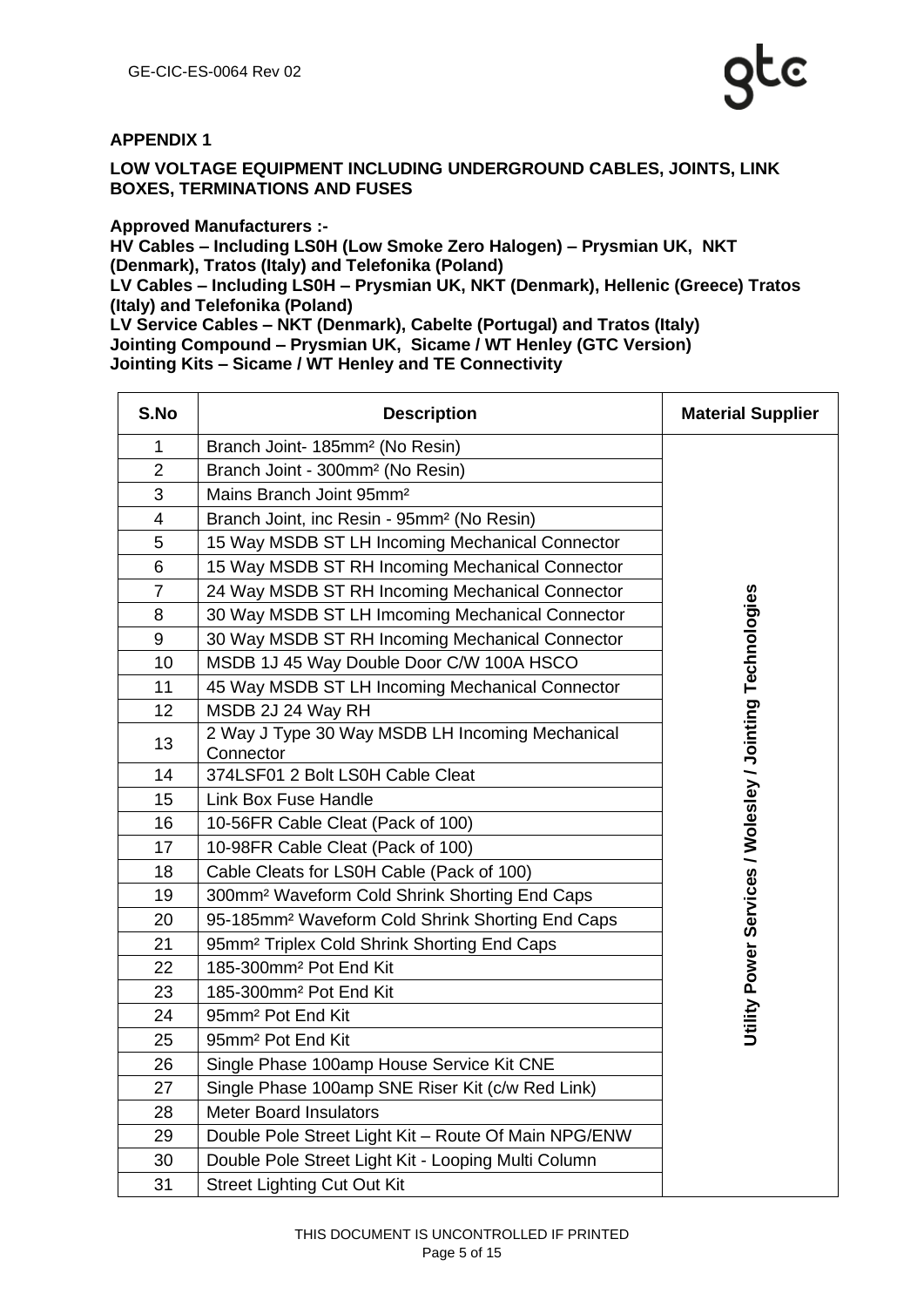| S.No | <b>Description</b>                                                                   | <b>Material Supplier</b>                                  |
|------|--------------------------------------------------------------------------------------|-----------------------------------------------------------|
| 32   | Brass S/O Neutral Lug 185/300WF 12mm Hole                                            |                                                           |
| 33   | Brass S/O Neutral Lug 185/300WF 16mm Hole                                            |                                                           |
| 34   | Brass S/O Neutral Lug 95WF 12mm Hole                                                 |                                                           |
| 35   | Brass S/O Neutral LUG 95WF 16mm Hole                                                 |                                                           |
| 36   | 35mm <sup>2</sup> CNE Service Cable - 100m Drum                                      |                                                           |
| 37   | Single Phase 35mm <sup>2</sup> SNE LS0H Service Cable - 100m<br>Drum                 |                                                           |
| 38   | 35mm <sup>2</sup> Split Concentric Cable LS0H - IDNO ONLY                            |                                                           |
| 39   | 3 x 185mm <sup>2</sup> Waveform                                                      |                                                           |
| 40   | 3 x 300mm <sup>2</sup> Waveform                                                      |                                                           |
| 41   | 3 x 35mm <sup>2</sup> Al/Cu Plain Concentric LV Cable                                |                                                           |
| 42   | 3 x 35mm <sup>2</sup> Al/Cu Split Concentric LV Cable                                |                                                           |
| 43   | 3 x 35mm <sup>2</sup> 3 Core Split Concentric LV LS0H Cable                          |                                                           |
| 44   | 3 x 95mm <sup>2</sup> Waveform                                                       |                                                           |
| 45   | 3 x 95mm <sup>2</sup> Al/Cu (CNE) LS0H Waveform Cable                                | Utility Power Services / Wolesley / Jointing Technologies |
| 46   | 4 x 95mm <sup>2</sup> Waveform LS0H                                                  |                                                           |
| 47   | 4 x 95mm <sup>2</sup> Waveform                                                       |                                                           |
| 48   | 4 x 185mm <sup>2</sup> Waveform                                                      |                                                           |
| 49   | 4 x 300mm <sup>2</sup> Waveform                                                      |                                                           |
| 50   | Joint LV Main/Service Single Mod >185mm <sup>2</sup>                                 |                                                           |
| 51   | Joint LV Main/Service Double Mod >185 mm <sup>2</sup>                                |                                                           |
| 52   | Joint LV Main/Service Single Mod >300 mm <sup>2</sup>                                |                                                           |
| 53   | Joint LV Main/Service Double Mod >300 mm <sup>2</sup>                                |                                                           |
| 54   | Service Branch Joint 35mm <sup>2</sup> to 4mm <sup>2</sup> SBJ2/EDF                  |                                                           |
| 55   | 3 Phase Service Branch Joint                                                         |                                                           |
| 56   | LV main pot end >300mm (heat shrink)                                                 |                                                           |
| 57   | 35mm <sup>2</sup> Single Phase CNE Service Heat Shrink Pot End                       |                                                           |
| 58   | Heavy Duty Cut Out 200Amp                                                            |                                                           |
| 59   | Heavy Duty Cut Out 400Amp                                                            |                                                           |
| 60   | Heavy Duty Cut Out 600Amp                                                            |                                                           |
| 61   | 2 Way Link Box TYCO Mark 2 Untailed                                                  |                                                           |
| 62   | 2 Way Link Box 2 Way Tailed EDF                                                      |                                                           |
| 63   | 4 Way Link Box 4 Way Tailed EDF                                                      |                                                           |
| 64   | Lucy Electric Rising Surface Box 10 W GF                                             |                                                           |
| 65   | Meter Board Fire Proof NEDL/YEDL                                                     |                                                           |
| 66   | 3 Phase Meter Board - Fire Proof NEDL/YEDL                                           |                                                           |
| 67   | 2 Part Resin                                                                         |                                                           |
| 68   | Service Joint 95-185mm <sup>2</sup>                                                  |                                                           |
| 69   | 300mm <sup>2</sup> Mains Service Branch Joint                                        |                                                           |
| 70   | 95mm <sup>2</sup> Mains Service Joint                                                |                                                           |
| 71   | Single Phase Service To Service Branch Joint,<br>inc Resin (2P) -35mm <sup>2</sup>   |                                                           |
| 72   | Single Phase Service To Service Straight Joint,<br>inc Resin (2P) -35mm <sup>2</sup> |                                                           |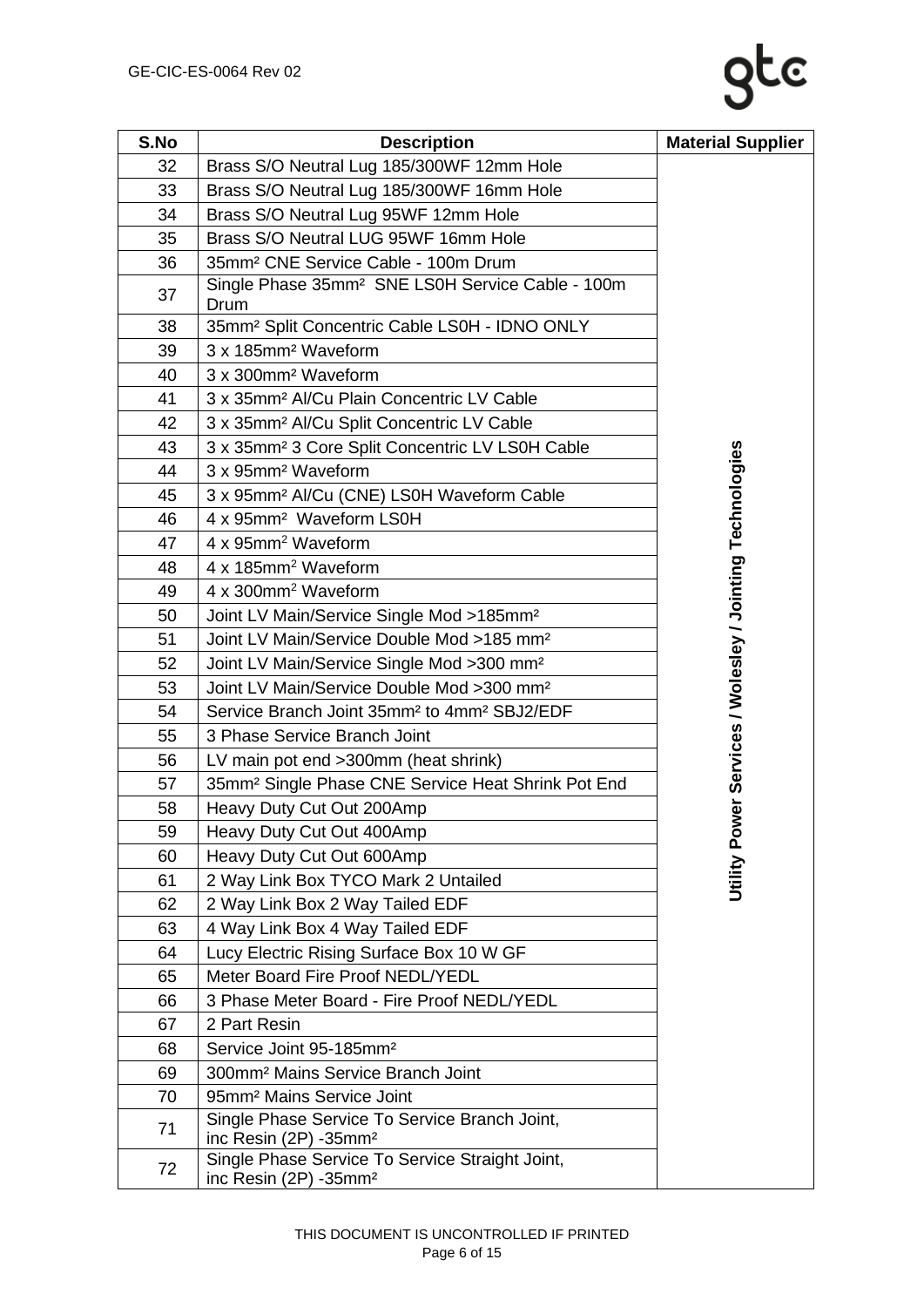# **S.No Description Material Supplier**

| S.No | <b>Description</b>                                                            | <b>Material Supplier</b>                          |
|------|-------------------------------------------------------------------------------|---------------------------------------------------|
| 73   | Branch Joint, inc Resin (2p) - 35mm <sup>2</sup>                              |                                                   |
| 74   | Service Straight Joint, inc Resin (2P) -35mm <sup>2</sup>                     |                                                   |
| 75   | Branch Joint, inc Resin (2p) - 185mm <sup>2</sup>                             |                                                   |
| 76   | Branch Joint, inc Resin (2p) - 300mm <sup>2</sup>                             |                                                   |
| 77   | Branch Joint, inc Resin (2p) - 95mm <sup>2</sup>                              |                                                   |
| 78   | 95mm <sup>2</sup> Mains Straight Joint (2P)                                   |                                                   |
| 79   | 300mm <sup>2</sup> 3-Core Waveform Branch Joint                               |                                                   |
| 80   | 3-35mm <sup>2</sup> Mains Branch Joint (With 2 Additional<br>Connectors)      |                                                   |
| 81   | 35mm <sup>2</sup> Single Phase CNE Service Pot End                            |                                                   |
| 82   | Stop End Kit, inc Resin (2P) - 95/185mm <sup>2</sup>                          |                                                   |
| 83   | Service Joint, inc Resin (2P) - 300mm <sup>2</sup>                            |                                                   |
| 84   | Service Joint, inc Resin (2P) - 95/185mm <sup>2</sup>                         |                                                   |
| 85   | Straight Joint, inc Resin (2P) - 185mm <sup>2</sup>                           |                                                   |
| 86   | Straight Joint, inc Resin (2P) - 300mm <sup>2</sup>                           |                                                   |
| 87   | Straight Joint, inc Resin (2P) - 95mm <sup>2</sup>                            |                                                   |
| 88   | Straight Joint, C/W Service Connector, inc Resin (2P) -<br>185mm <sup>2</sup> | Power Services / Wolesley / Jointing Technologies |
| 89   | 35mm <sup>2</sup> Single Phase CNE - Single Phase CNE Service                 |                                                   |
| 90   | 4-35mm <sup>2</sup> Three Phase CNE - Three Phase CNE<br>Service              |                                                   |
| 91   | 35mm <sup>2</sup> Single Phase CNE- Service Stop End Joint                    |                                                   |
| 92   | 185mm <sup>2</sup> to 300mm <sup>2</sup> Waveform Stop End Kit                |                                                   |
| 93   | 3 Core 35mm <sup>2</sup> Waveform Pot End                                     |                                                   |
| 94   | 95mm <sup>2</sup> /185mm <sup>2</sup> Cold Shrink End Caps                    |                                                   |
| 95   | Mains Straight Joint 300mm <sup>2</sup>                                       |                                                   |
| 96   | Straight Joint - 300mm <sup>2</sup> (No Resin)                                |                                                   |
| 97   | Straight Joint, - 95mm <sup>2</sup> (No Resin)                                |                                                   |
| 98   | 35mm <sup>2</sup> Single Phase CNE - Single Phase CNE Service                 |                                                   |
| 99   | Feeder Pillar Fuse 100 Amps 82mm Fixings                                      | Utility                                           |
| 100  | J [Type] 100 Amp Fuse 92mm Centres                                            |                                                   |
| 101  | Feeder Pillar Fuse 160 Amps 82mm Fixings                                      |                                                   |
| 102  | Feeder Pillar Fuse 160 Amps 92mm Fixings                                      |                                                   |
| 103  | Feeder Pillar Fuse 200 Amps 82mm Fixings                                      |                                                   |
| 104  | Feeder Pillar Fuse 200 Amps 92mm Fixings                                      |                                                   |
| 105  | Feeder Pillar Fuse 250 Amps 82mm Fixings                                      |                                                   |
| 106  | Feeder Pillar Fuse 250 Amps 92mm Fixings                                      |                                                   |
| 107  | House Service Fuse 25 Amps Small Diameter                                     |                                                   |
| 108  | Feeder Pillar Fuse 315 Amps 82mm Fixings                                      |                                                   |
| 109  | Feeder Pillar Fuse 315 Amps 92mm Fixings                                      |                                                   |
| 110  | Feeder Pillar Fuse 355 Amps 92mm Fixings                                      |                                                   |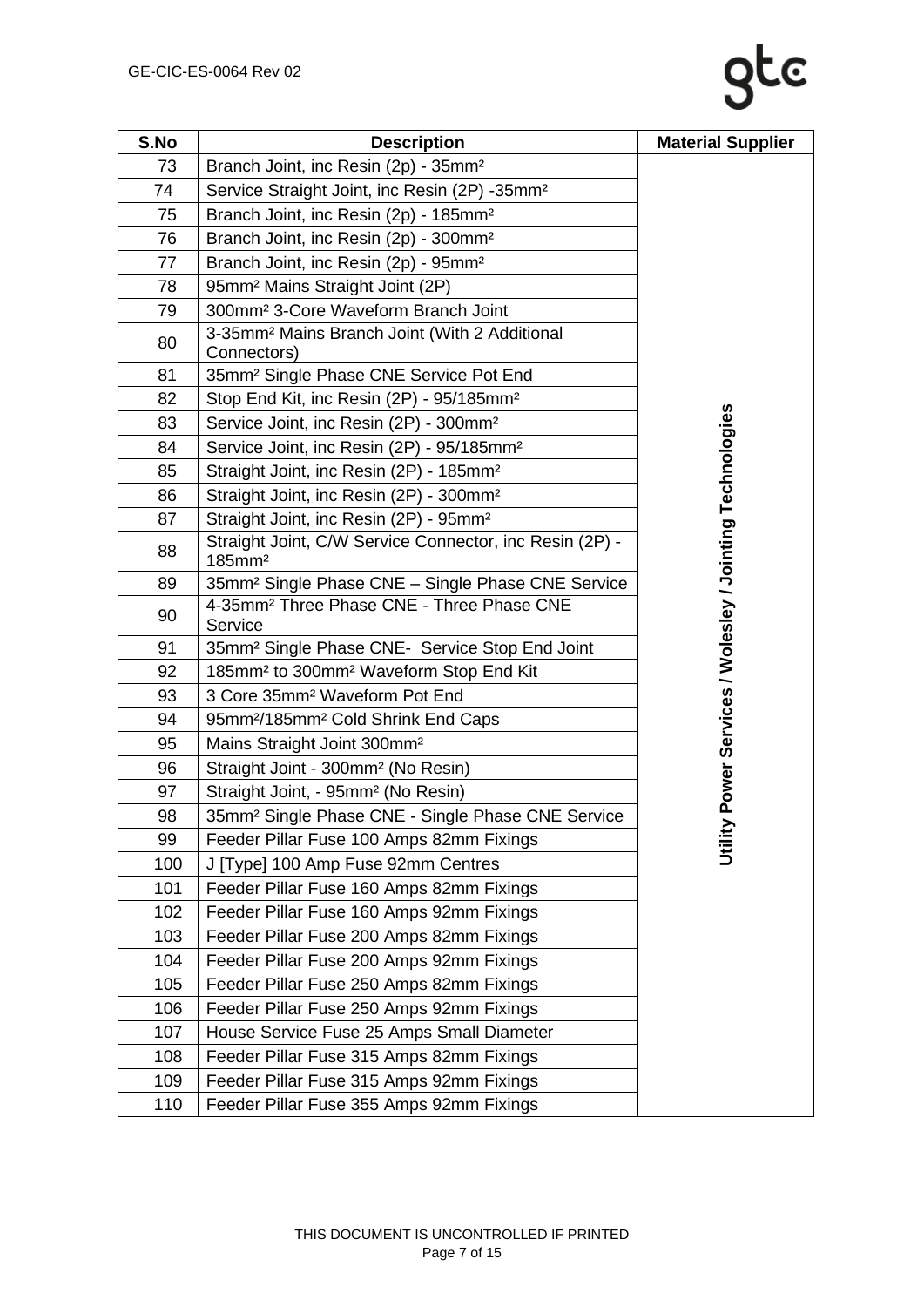# **gtc**

| 111 | Feeder Pillar Fuse 400 Amps 82mm Fixings                                     |
|-----|------------------------------------------------------------------------------|
| 112 | Feeder Pillar Fuse 400 Amps 92mm Fixings                                     |
| 113 | 92mm Solid Links (Set of 3)                                                  |
| 114 | J(Type) 500 Amp Fuse 92mm Centres                                            |
| 115 | 120mm <sup>2</sup> Green/Yellow Earth Cable                                  |
| 116 | 120mm <sup>2</sup> Bare Copper Earth Wire                                    |
| 117 | 25mm <sup>2</sup> AL/CU Plain Concentric LV Cable                            |
| 118 | 35mm <sup>2</sup> AL/CU Plain Concentric LV Cable                            |
| 119 | 70mm <sup>2</sup> Bare Copper Earth Wire Soft Drawn                          |
| 120 | 70mm <sup>2</sup> Green/Yellow Earth Cable                                   |
| 121 | 70mm <sup>2</sup> to 120mm <sup>2</sup> Waveform Stop End Kit                |
| 122 | <b>Neutral Earth Connector - Brass</b>                                       |
| 123 | Earth Terminal Block - 5 Way                                                 |
| 124 | CT Chamber M/S 540 x 520 x 230mm                                             |
| 125 | Meter Box Key                                                                |
| 126 | Lucy Electric CT Chamber C/W Integrated 200 Amp<br>Heavy Duty Cut Out (CTCO) |
| 127 | Lucy Electric CT Chamber C/W Integrated 400 Amp<br>Heavy Duty Cut Out (CTCO) |
| 128 | Meter Box Electric - M00022                                                  |
| 129 | Meter Box Door                                                               |
| 130 | Slimline Meter Box - Electric                                                |
| 131 | Electric Surface M-Box M06004                                                |
| 132 | Meter Box Hockey Stick - White                                               |
| 133 | Meter Box Hockey Stick cleat                                                 |
| 134 | Electric Hockey Stick - Black                                                |
| 135 | 16mm <sup>2</sup> x1200mm <sup>2</sup> CU Bond Earth Rod                     |
| 136 | 16mm <sup>2</sup> Driving Stud                                               |
| 137 | 16mm <sup>2</sup> Earth Rod Coupling                                         |
| 138 | 19mm <sup>2</sup> x1200mm <sup>2</sup> CU Bond Earth Rod                     |
| 139 | 19mm <sup>2</sup> Earth Rod Coupling                                         |
| 140 | 19mm <sup>2</sup> (Bespoke) Driving Stud                                     |
| 141 | 19mm <sup>2</sup> U-Bolt M10 Lug Clamp                                       |
| 142 | Rod To Cable Clamp Type G 19mm Rod 6-70mm                                    |
| 143 | Rod To Tape Clamp 16mm Rod Max 26 x 12mm Tape                                |
| 144 | Rod To Cable Clamp Type GUV 16mm <sup>2</sup> Rod<br>150-300mm <sup>2</sup>  |
| 145 | Rod To Cable Clamp Type GUV 16mm <sup>2</sup> Rod<br>16-150mm <sup>2</sup>   |
| 146 | Rod To Cable Clamp Type G 16mm <sup>2</sup> Rod 6-70mm <sup>2</sup>          |
| 147 | Lightweight Inspection Pit                                                   |
| 148 | <b>Concrete Inspection Pit</b>                                               |
| 149 | Square Tape Clamp - 4 Way/Cross                                              |
| 150 | DC Clip - Plastic 25 x 3mm <sup>2</sup> Tape                                 |
|     |                                                                              |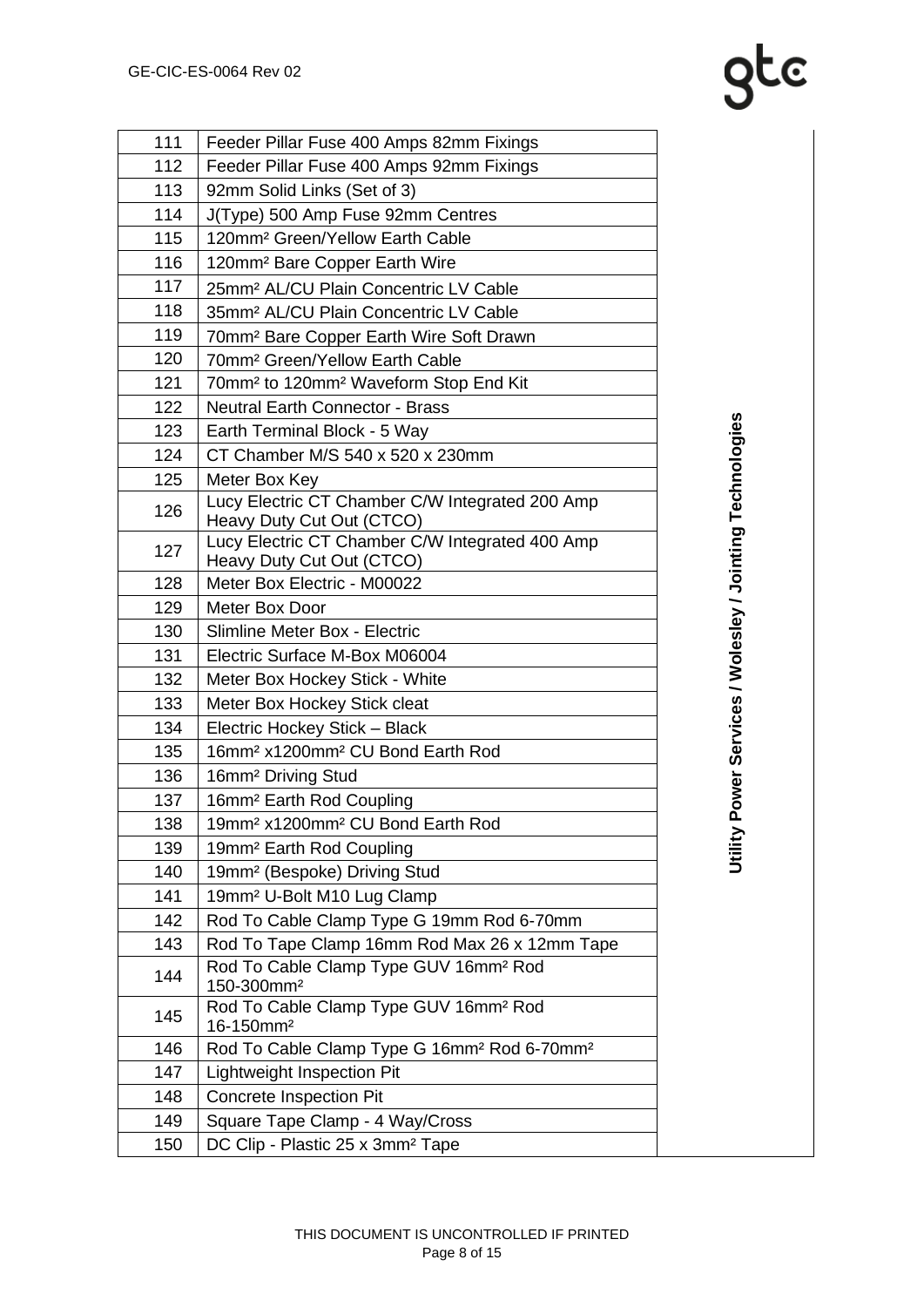| S.No | <b>Description</b>                                                        | <b>Material Supplier</b>                          |
|------|---------------------------------------------------------------------------|---------------------------------------------------|
| 151  | Copper DC Clip 25 x 3mm <sup>2</sup> Tape                                 |                                                   |
| 152  | Single Way Earth Bar, Disconnecting Link                                  |                                                   |
| 153  | 6 Way Earth Bar                                                           |                                                   |
| 154  | 6 Way Earth Bar with Single Disconnecting Link                            |                                                   |
| 155  | 8 Way Earth Bar                                                           |                                                   |
| 156  | Braid Bonds (200mm Hole Centres)                                          |                                                   |
| 157  | Braid Bonds (400mm Hole Centres)                                          |                                                   |
| 158  | Insulator M10 c/w Studs and Nuts                                          |                                                   |
| 159  | Bentonite 25Kg Sack                                                       |                                                   |
| 160  | Denso Tape 50mmx10m                                                       |                                                   |
| 161  | Self Locking Cleat 40x6mm Tape                                            |                                                   |
| 162  | Self Locking Cleat 40x4mm Tape                                            |                                                   |
| 163  | 40 x 6mm Aluminium Tape (50m Coil) Per Meter                              |                                                   |
| 164  | 25 x 6mm Bare Copper Tape (40m)                                           |                                                   |
| 165  | 40 x 4mm Bare Copper Tape (30m)                                           |                                                   |
| 166  | 16mm <sup>2</sup> Bare Stranded Copper Cable (50m)                        |                                                   |
| 167  | 70mm <sup>2</sup> Bare Stranded Copper Cable (50m)                        |                                                   |
| 168  | 70mm <sup>2</sup> Green/Yellow Stranded Copper Cable (50m)                |                                                   |
| 169  | 120mm <sup>2</sup> Bare Stranded Copper Cable (50m)                       | Power Services / Wolesley / Jointing Technologies |
| 170  | 120mm <sup>2</sup> Green/Yellow Stranded Copper Cable (50m)               |                                                   |
| 171  | 25 x 4mm Bare Copper Tape (50m)                                           |                                                   |
| 172  | 16mm <sup>2</sup> Green/Yellow Stranded Copper Cable (50m)                |                                                   |
| 173  | 95mm <sup>2</sup> 3 Core LS0H Orange Cable                                |                                                   |
| 174  | 1 x 95mm <sup>2</sup> XLPEB 11kV WST 35H EQ Orange LS0H                   |                                                   |
| 175  | 1 x 185mm <sup>2</sup> XLPEB 11kV WST 35H EQ Orange LS0H                  |                                                   |
| 176  | 1 x 300mm <sup>2</sup> XLPEB 11kV WST 35H EQ Orange LS0H                  |                                                   |
| 177  | 95mm <sup>2</sup> Waveform Mains Straight Joint (5.4ltr)                  |                                                   |
| 178  | 185mm <sup>2</sup> Waveform Mains Straight Joint (8.6ltr)                 |                                                   |
| 179  | 300mm <sup>2</sup> Waveform Mains Straight Joint (10.6ltr)                |                                                   |
| 180  | 95mm <sup>2</sup> Waveform Mains Branch Joint (6.7ltr)                    | Utility                                           |
| 181  | 185mm <sup>2</sup> Waveform Mains Branch Joint (14.4ltr)                  |                                                   |
| 182  | 300mm <sup>2</sup> Waveform Mains Branch Joint (19.5ltr)                  |                                                   |
| 183  | 95-185mm <sup>2</sup> Mains/Service Branch Single Phase (8ltr)            |                                                   |
| 184  | 185-300mm <sup>2</sup> Mains/Service Branch Single Phase<br>$(10$ ltr $)$ |                                                   |
| 185  | 95-185mm <sup>2</sup> Mains/Service Branch Three Phase (8ltr)             |                                                   |
| 186  | 185-300mm <sup>2</sup> Mains/Service Branch Three Phase<br>$(10$ ltr $)$  |                                                   |
| 187  | 95mm <sup>2</sup> Waveform Mains Pot End - Resin Filled (4ltr)            |                                                   |
| 188  | 185-300mm <sup>2</sup> Waveform Mains Pot End - Resin Filled              |                                                   |
| 189  | 95mm <sup>2</sup> Waveform Mains Pot End - Heatshrink                     |                                                   |
| 190  | 185-300mm <sup>2</sup> Waveform Mains Pot End - Heatshrink                |                                                   |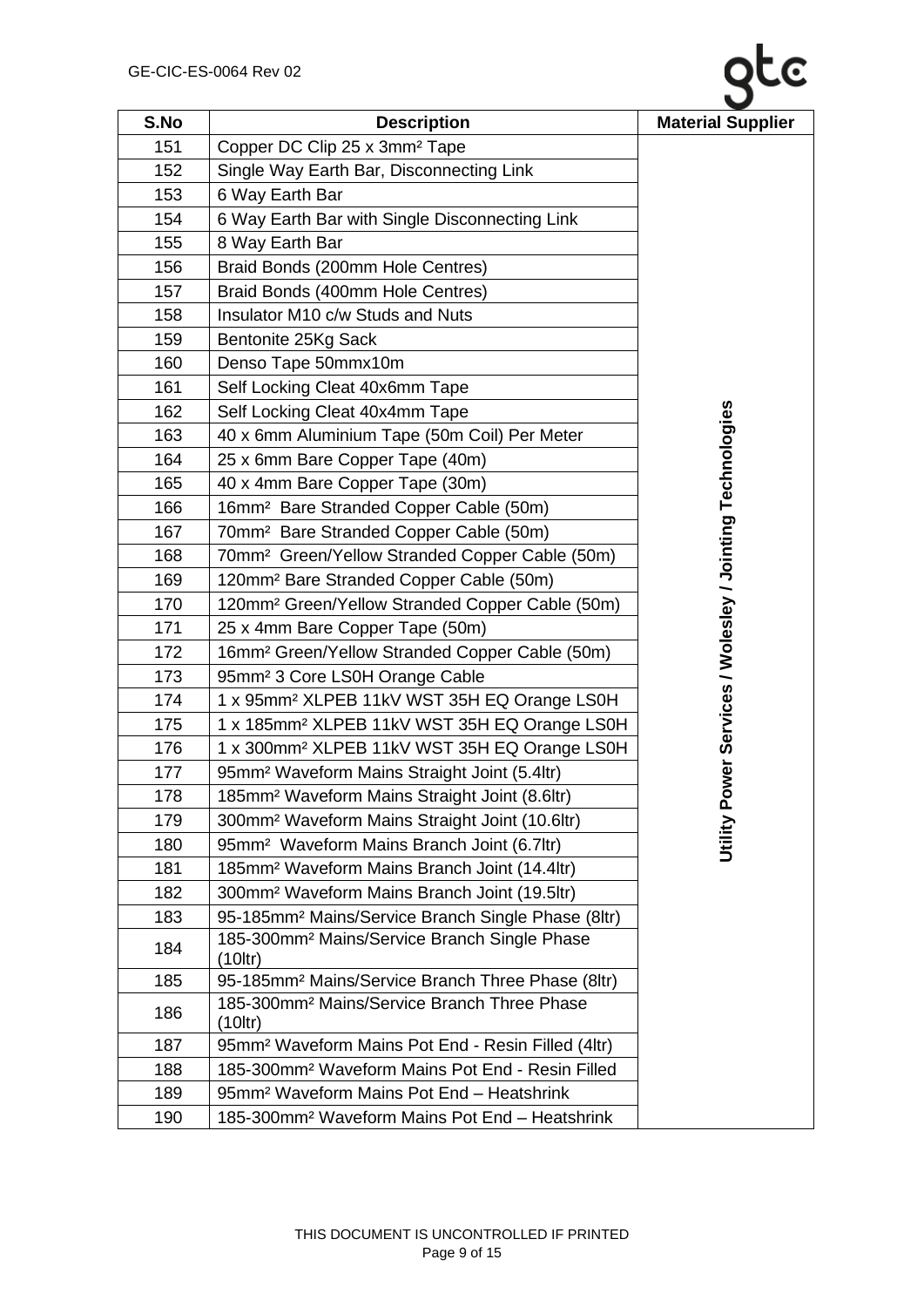| S.No | <b>Description</b>                                                          | <b>Material Supplier</b> |
|------|-----------------------------------------------------------------------------|--------------------------|
| 191  | 35mm <sup>2</sup> CNE Straight Joint Single Phase                           |                          |
| 192  | 35mm <sup>2</sup> CNE Branch Joint Single Phase                             |                          |
| 193  | 4-35mm <sup>2</sup> CNE Straight Joint Three Phase                          | ologies                  |
| 194  | 4-35mm <sup>2</sup> CNE Branch Joint Three Phase                            |                          |
| 195  | 35mm <sup>2</sup> CNE Heatshrink Single Phase Stop End                      |                          |
| 196  | 4-35mm <sup>2</sup> CNE Heatshrink Three Phase Stop End                     |                          |
| 197  | 95mm <sup>2</sup> Waveform Mains Straight Joint                             | Power<br>Woles           |
| 198  | 185mm <sup>2</sup> Waveform Mains Straight Joint                            | ဥ                        |
| 199  | Lucy Electric MSDB 15 Way 2J Left Hand Double Door<br>3 Core Bottom Neutral | Jointii<br>Jtility       |
| 200  | TYCO/CE (56168) 4 Way CNE LV Underground Link<br>Box                        |                          |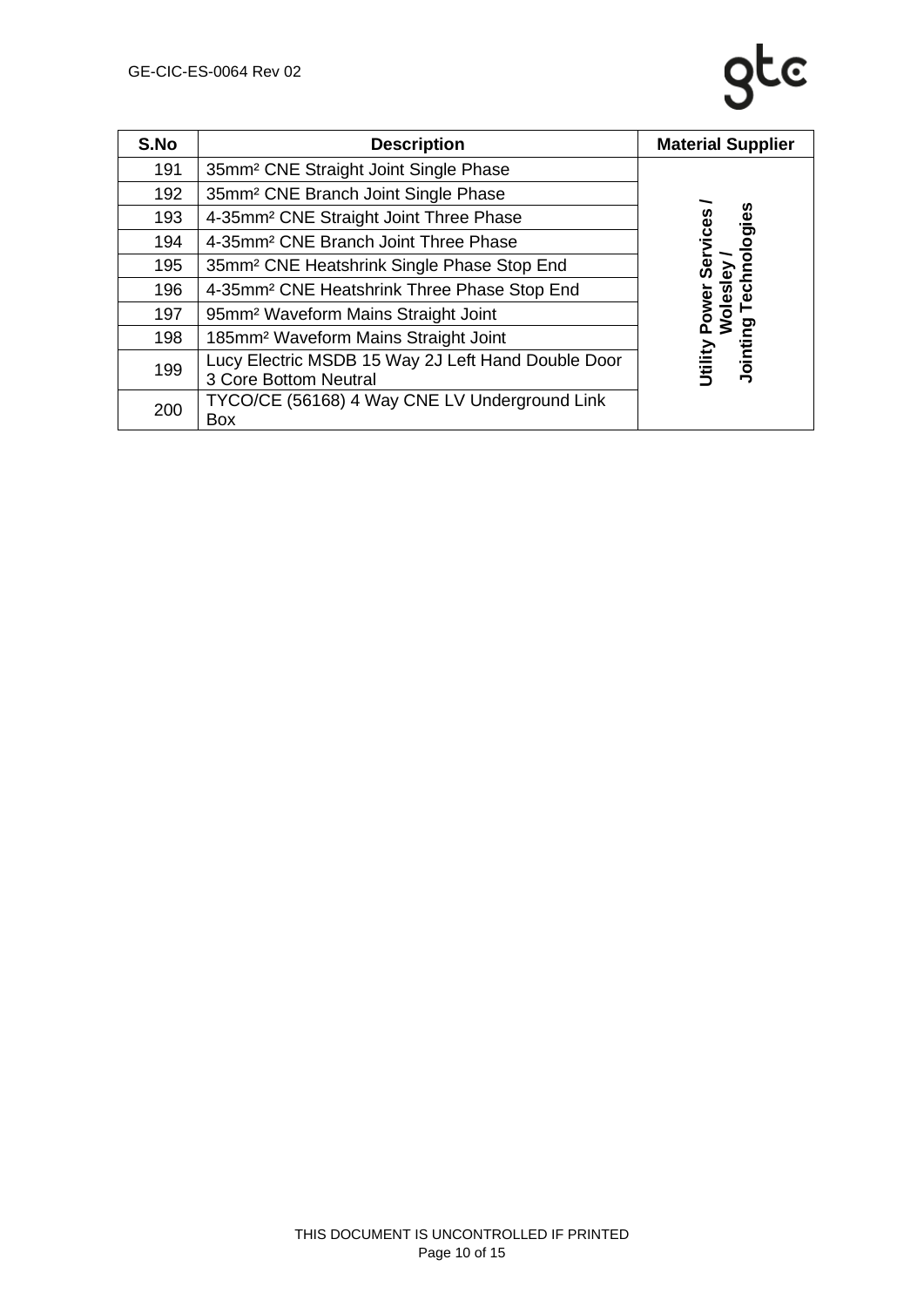### <span id="page-10-0"></span>**APPENDIX 2**

### **HIGH VOLTAGE EQUIPMENT INCLUDING UNDERGROUND CABLES, JOINTS & TERMINATIONS**

### **BUUK accept the use of 11kV Aluminium sheathed cable in the UK Power Networks Areas, to UK Power Networks Standard where anticipated fault levels can be satisfied.**

| S.No | <b>Description</b>                                                              | <b>Material</b><br><b>Supplier</b>                     |
|------|---------------------------------------------------------------------------------|--------------------------------------------------------|
| 201  | 1 x 300mm <sup>2</sup> (B) WB EQ CWS (35 SZ WB) MDPE Red 11kV                   |                                                        |
| 202  | 3 x 1 x 300mm <sup>2</sup> CU XLPE CU/W (70) MDPE 11kV                          |                                                        |
| 203  | 3 x 1 x 95mm <sup>2</sup> AI XLPE CU/W (35) MDPE 11kV                           |                                                        |
| 204  | 3 x 1 x 185mm <sup>2</sup> AI XLPE CU/W (70) MDPE 11kV                          |                                                        |
| 205  | 3 x 1 x 300mm <sup>2</sup> AI XLPE CU/W (70) MDPE 11kV                          |                                                        |
| 206  | 3 x 1 x 300mm <sup>2</sup> CU XLPE CU/W (25) MDPE 11kV                          |                                                        |
| 207  | 3 x 1 x 70mm <sup>2</sup> SAC XLPE CU/W (25) MDPE 11kV                          |                                                        |
| 208  | 3 x 1 x 95mm <sup>2</sup> SAC XLPE CU/W (25) MDPE 11kV                          |                                                        |
| 209  | 1 x 95mm <sup>2</sup> (B) WB EQ CWS (35 SZ WB) MDPE Red 11kV                    |                                                        |
| 210  | 1 x 185mm <sup>2</sup> (B) WB EQ CWS (35 SZ WB) MDPE Red 11kV                   |                                                        |
| 211  | 3 x 1 x 95mm <sup>2</sup> XLPE WST EW CU/W (35) WST MDPE 11kV                   |                                                        |
| 212  | 3 x 1 x 95mm <sup>2</sup> XLPE WST CU/W (35) WST MDPE 11kV                      |                                                        |
| 213  | 3 x 1 x 185mm <sup>2</sup> SAC XLPE CU/W (25) MDPE 11kV                         |                                                        |
| 214  | 3 x 1 x 185mm <sup>2</sup> XLPE WST EW CU/W (35) WST MDPE<br>11kV               |                                                        |
| 215  | 3 x 1 x 185mm <sup>2</sup> XLPE WST CU/W (35) WST MDPE 11kV                     |                                                        |
| 216  | 3 x 1 x 300mm <sup>2</sup> SAC XLPE CU/W (25) MDPE 11kV                         |                                                        |
| 217  | 3 x 1 x 300mm <sup>2</sup> XLPE WST EW CU/W (35) WST MDPE<br>11kV               | lity Power Services / Wolesley / Jointing Technologies |
| 218  | 3 x 1 x 300mm <sup>2</sup> XLPE WST CU/W (35) WST MDPE 11kV                     |                                                        |
| 219  | 3 x 95mm <sup>2</sup> XLPE CU/W (70) + EQ Red MDPE 11kV                         |                                                        |
| 220  | 3 x 185mm <sup>2</sup> XLPE CU/W (95) + EQ Red MDPE 11kV                        |                                                        |
| 221  | 3 x 300mm <sup>2</sup> XLPE CU/W (95) + EQ Red MDPE 11kV                        |                                                        |
| 222  | 3 x 1 x 95mm <sup>2</sup> EPR CU/W (35) MDPE 11kV                               |                                                        |
| 223  | 3 x 1 x 185mm <sup>2</sup> EPR CU/W (35) MDPE 11kV                              |                                                        |
| 224  | 3 x 1 x 300mm <sup>2</sup> EPR CU/W (35) MDPE 11kV                              |                                                        |
| 225  | 70-95mm <sup>2</sup> AL Triplex Termination Kit                                 |                                                        |
| 226  | 185-300mm <sup>2</sup> AL Triplex Termination Kit                               |                                                        |
| 227  | 300mm <sup>2</sup> CU Triplex Termination Kit                                   | ぉ                                                      |
| 228  | Size Y 3 Core Gland (Top Hat) upto 300mm <sup>2</sup>                           |                                                        |
| 229  | MV 3 Core Breakout 95-300mm <sup>2</sup>                                        |                                                        |
| 230  | 70mm <sup>2</sup> AL H/S Triplex Straight Joint - One Per Phase                 |                                                        |
| 231  | 95-300mm <sup>2</sup> AL H/S Triplex Straight Joint - One Per Phase             |                                                        |
| 232  | 300mm <sup>2</sup> CU Triplex Straight Joint - One Per Phase                    |                                                        |
| 233  | 70-185mm <sup>2</sup> H/S Triplex Branch Joint - One Per Phase                  |                                                        |
| 234  | 185-30mm <sup>2</sup> H/S Triplex Branch Joint - One Per Phase                  |                                                        |
| 235  | 300mm <sup>2</sup> Main 95mm Branch H/S Triplex Branch Joint - One<br>Per Phase |                                                        |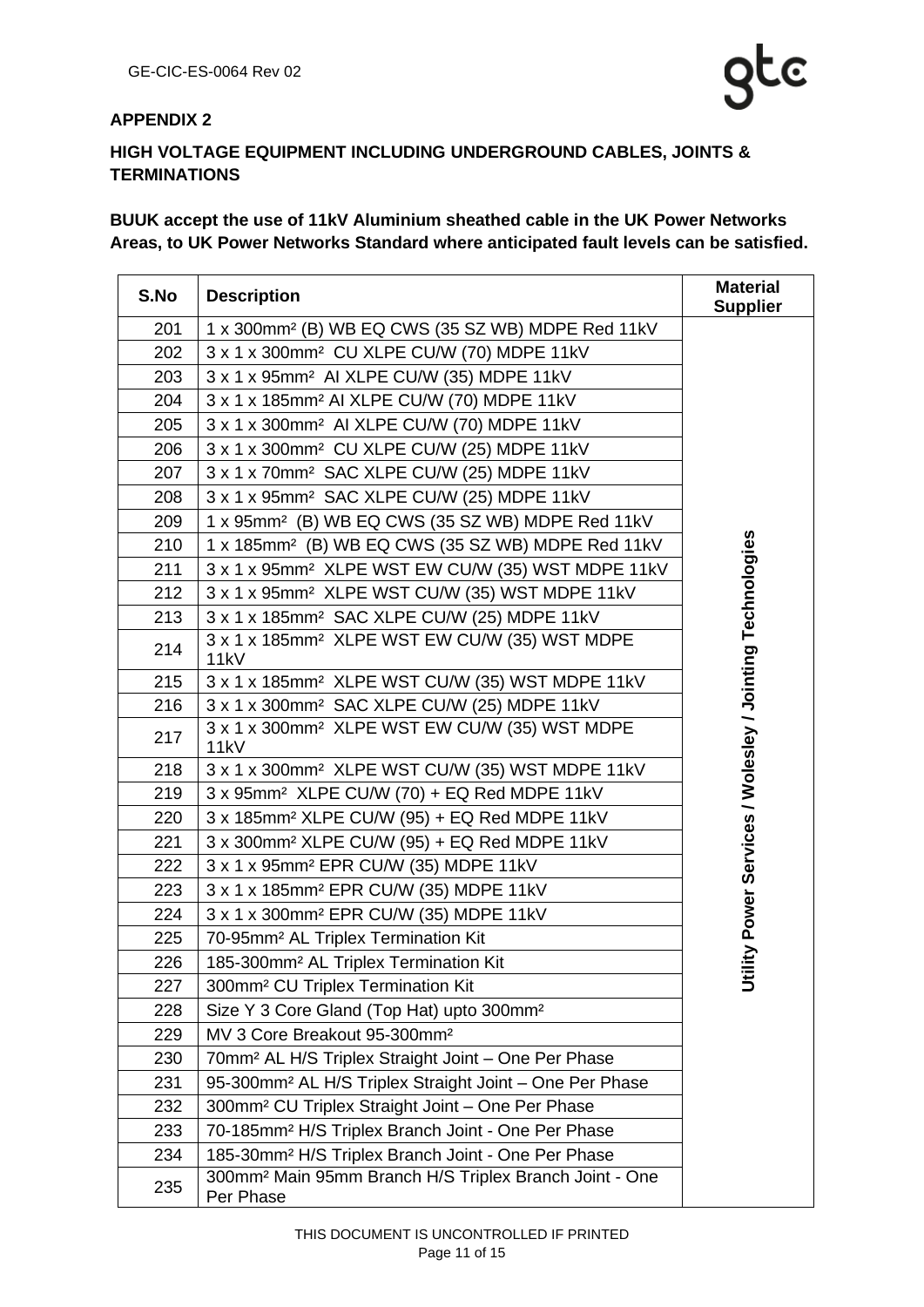

### <span id="page-11-0"></span>**APPENDIX 3**

### **DISTRIBUTION AND PRIMARY SUBSTATIONS - PLANT, EQUIPMENT & HOUSING**

| S.No | <b>Description</b>                                                                                                      | <b>Approved Suppliers</b>                                      | <b>Comments</b>                                |
|------|-------------------------------------------------------------------------------------------------------------------------|----------------------------------------------------------------|------------------------------------------------|
|      |                                                                                                                         | <b>Schneider Electric</b>                                      | <b>Approved Package</b>                        |
|      |                                                                                                                         | Leeds - UK / Turkey                                            | Substation Assembly                            |
|      |                                                                                                                         |                                                                | Approved Package                               |
|      | <b>Distribution Transformer</b>                                                                                         | Kyte Powertech                                                 | Substation Assembly Via                        |
|      | 315/500/800/1000KVA<br>11000/433V<br><b>Tier 2 ECO Losses</b><br><b>ONAN Mineral Oil / MIDEL Fluid</b><br><b>Filled</b> | Ireland                                                        | <b>Lucy Electric</b>                           |
| 236  |                                                                                                                         |                                                                | Approved Package                               |
|      |                                                                                                                         | Toshiba - India<br>(Via Wilsons Power<br>Solutions Leeds - UK) | <b>Substation Assembly Via</b>                 |
|      |                                                                                                                         |                                                                | Lucy Electric                                  |
|      |                                                                                                                         | <b>EFACEC</b> Energia<br>Portugal                              | <b>Approved Package</b>                        |
|      |                                                                                                                         |                                                                | Substation Assembly Via                        |
|      |                                                                                                                         |                                                                |                                                |
|      |                                                                                                                         |                                                                | <b>Lucy Electric</b>                           |
|      | <b>Power Transformer</b><br>33/11kV 7.5/15MVA CER/CMR                                                                   | <b>Brush Power</b>                                             | Approved MR VBO OLTC                           |
|      |                                                                                                                         | Loughborough - UK<br><b>Schneider Electric</b>                 |                                                |
| 237  | 33/11kV 12/24MVA CER/CMR                                                                                                | Turkey                                                         |                                                |
|      | 33/11kV 15/30MVA CER/CMR                                                                                                | <b>Hitachi Energy</b>                                          | >15/30MVA From Turkey                          |
|      | 33/11kV 20/40MVA CER/CMR                                                                                                | Turkey and Italy                                               | - 20/40MVA From Italy                          |
|      |                                                                                                                         | <b>Schneider Electric</b>                                      | WS                                             |
|      |                                                                                                                         | Regensburg - Germany                                           | 1250/2000/2500A                                |
|      | 36kV Indoor Extensible<br><b>Gas Insulated Switchgear</b>                                                               |                                                                | Single/Double Busbar                           |
| 238  |                                                                                                                         | <b>Siemens</b><br>Frankfurt - Germany                          | $NX+$<br>1250/2000A                            |
|      |                                                                                                                         |                                                                | Single/Double Busbar                           |
|      |                                                                                                                         | <b>ABB</b><br>Ratingen - Germany                               | ZX1.2, ZX2.0                                   |
|      |                                                                                                                         |                                                                | 1250/2000/2500A                                |
|      |                                                                                                                         |                                                                | Single/Double Busbar                           |
|      | 24kV Indoor RMU<br>Vacuum / Gas Insulated<br>Switchgear                                                                 | <b>ABB</b>                                                     | Safering - SF6                                 |
|      |                                                                                                                         | Norway                                                         | SF6 630A 20kA                                  |
| 239  |                                                                                                                         | <b>Schneider Electric</b>                                      | $RM6 - SF6$                                    |
|      |                                                                                                                         | France                                                         | 630A 20kA                                      |
|      |                                                                                                                         | Eaton                                                          | Xiria - Vacuum                                 |
|      |                                                                                                                         | Holland                                                        | 630A 20kA<br><b>Eclipse and Quantum</b>        |
|      | 11kV Indoor Extensible<br>Air Insulated Switchgear                                                                      | <b>Brush Power</b><br>Blackwood - UK                           | 630/1250/2000A                                 |
|      |                                                                                                                         |                                                                | Single/Double Busbar                           |
| 240  |                                                                                                                         | <b>Schneider Electric</b><br>Leeds – UK                        | <b>GENIE EVO</b>                               |
|      |                                                                                                                         |                                                                | 630/1250/2000A                                 |
|      |                                                                                                                         |                                                                | Single/Double Busbar                           |
|      | 11kV Outdoor RMU                                                                                                        | <b>Schneider Electric</b>                                      | RN2c/d 200/630A 21kA                           |
| 241  | <b>Gas Insulated Switchgear</b>                                                                                         | Leeds – UK                                                     |                                                |
|      | (11kV Oil Filled Switchgear not                                                                                         | Lucy Electric                                                  | Sabre 200/630A 21kA                            |
|      | accepted on GTC Network)                                                                                                | Jebel Ali - Dubai                                              |                                                |
|      | 11kV Outdoor Extensible<br><b>Gas Insulated Switchgear</b>                                                              | <b>Schneider Electric</b><br>Leeds – UK                        | <b>Ringmaster Range</b><br>CE2/CE6/SE6/RE2/RE6 |
| 242  |                                                                                                                         | <b>Lucy Electric</b>                                           |                                                |
|      |                                                                                                                         | Jebel Ali - Dubai                                              | Sabre 200/630A 21kA                            |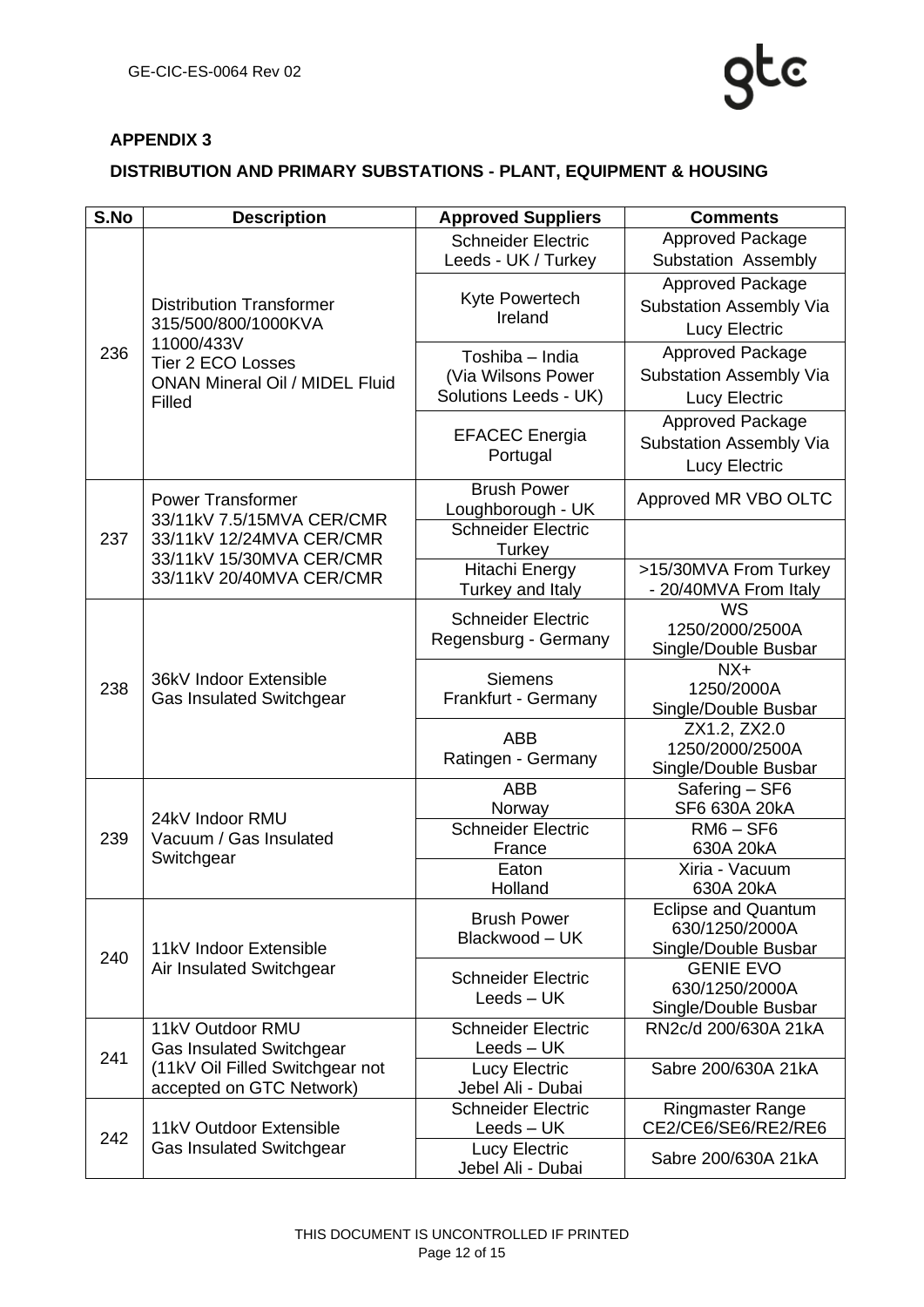| 243 | 11kV Outdoor Metering/NVD<br>Protection                                                                 | <b>Schneider Electric</b><br>Leeds - UK              | MU2/MU6                                                                   |
|-----|---------------------------------------------------------------------------------------------------------|------------------------------------------------------|---------------------------------------------------------------------------|
|     |                                                                                                         | <b>Lucy Electric</b><br>Jebel Ali - Dubai            | AMU2/AMU4<br>(MIDEL/Oil Filled)                                           |
| 244 | 433V Low Voltage<br><b>Transformer Mounted</b><br><b>Take Off Cabinets</b>                              | <b>Schneider Electric</b><br>Scarborough - UK        | Shielded And SAIF<br><b>Outgoing Ways Approved</b>                        |
|     |                                                                                                         | <b>Lucy Electric</b><br>$Thame - UK$                 | <b>ACULOK Approved For</b><br><b>Transformer Mounted</b><br>Cabinets      |
| 245 | 433V Low Voltage<br>Freestanding/Wall Mounted<br><b>Fusepillars/Boards And Cabinets</b><br>- ACBS/MCCBS | <b>Schneider Electric</b><br>Scarborough - UK        | <b>Shielded And SAIF</b><br><b>Outgoing Ways Approved</b>                 |
|     | 433V Low Voltage Multi Service                                                                          | <b>Lucy Electric</b><br>Thame - UK                   | MSDB-12/18/24/36/48<br><b>Outgoing Ways</b>                               |
|     | <b>Distribution Boards</b><br>(Any weight reductions to                                                 | <b>Schneider Electric</b>                            | MODE - 12/18/24/36/48                                                     |
| 246 | facilitate safe handling must be                                                                        | Scarborough - UK<br><b>BEMCO</b>                     | <b>Outgoing Ways</b>                                                      |
|     | limited to mechanical                                                                                   | Glasgow – UK                                         | Via Distribution Channel                                                  |
|     | components - doors /<br>fusehandles / gland plates etc)                                                 | <b>Ryefield Electric</b><br>Cheshunt - UK            | Via Distribution Channel                                                  |
|     | <b>Combined Low Voltage CT</b><br>Metering Chamber And Heavy<br>Duty Cut Out (CTCO)                     | <b>Lucy Electric</b><br>Thame $-$ UK                 | <b>Via Utility Power Services</b>                                         |
| 247 |                                                                                                         | <b>Schneider Electric</b><br>Scarborough - UK        | Direct with Supplier or Via<br><b>Distribution Channel</b>                |
| 228 | Heavy Duty Cut Out (HDCO)                                                                               | <b>Lucy Electric</b><br>Thame - UK                   | Via Utility Power Services                                                |
| 249 | <b>Street Lighting Cut Out Kit</b>                                                                      | <b>Lucy Electric</b><br>Thame – UK                   | Via Utility Power Services                                                |
| 250 | <b>Street Lighting Cut Out</b>                                                                          | Lucy Electric<br>Thame $-$ UK                        | Via Utility Power Services                                                |
|     | <b>HV Protection Relays</b>                                                                             | <b>Schneider Electric</b>                            | Micom                                                                     |
|     | (Generic Identification of<br><b>Approved Suppliers - Formal</b>                                        | Leeds – UK<br><b>GE Grid Solutions</b>               | <b>VIP300 (11kV RMU)</b>                                                  |
| 251 | Approval to be obtained from                                                                            | Boulogne - France                                    | Micom Agile                                                               |
|     | Asset Management for specific                                                                           | <b>Siemens</b>                                       | Argus 196                                                                 |
|     | equipment type prior to<br>installation on GTC Network)                                                 | Berlin - Germany                                     | Siprotec4                                                                 |
| 252 | Low Voltage ACB/MCCB<br><b>Protection Devices</b>                                                       | <b>Schneider Electric</b><br>Scarborough - UK        | Micrologic 2.0 (MCCB)<br>Micrologic 5.0 (ACB)<br>Micrologic 6.0 (ACB REF) |
|     |                                                                                                         | <b>Terasaki Electric</b><br>Company<br>Osaka - Japan | Tembrake2 - MCCB<br>Tempower2 - ACB                                       |
| 253 | Low Voltage Power Meters/MDI                                                                            | <b>Schneider Electric</b><br>Scarborough - UK        | PM5110                                                                    |
|     |                                                                                                         | Rayleigh Instruments<br>Chelmsford - UK              | Nemo 72b                                                                  |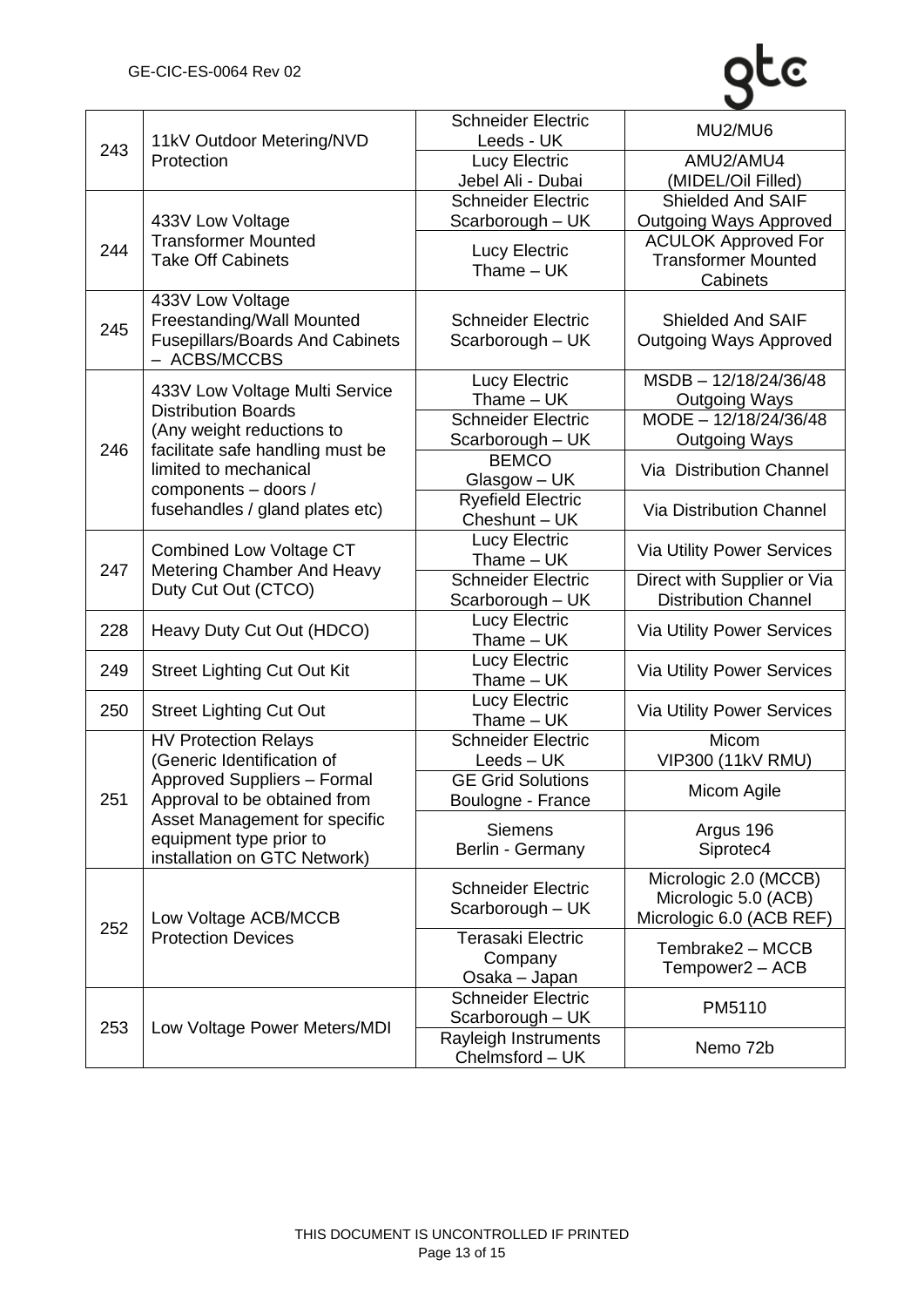| 254 | <b>GRP Housing with Locking</b><br>Shroud To GTC/Nominated DNO<br>Specification | Morgan Marine<br>Llandybie $- UK$          | <b>GTC Substation</b><br>Specification<br>GTC-E-SS-0002         |
|-----|---------------------------------------------------------------------------------|--------------------------------------------|-----------------------------------------------------------------|
|     |                                                                                 | <b>Envico Engineering</b><br>Swansea - UK  | <b>GTC Substation</b><br>Specification<br>GTC-E-SS-0002         |
|     |                                                                                 | <b>Kingsley Plastics</b><br>Winkleigh - UK | <b>GTC Substation</b><br>Specification<br>GTC-E-SS-0002         |
| 255 | Housing Doors (with lock<br>shroud)/ Vents                                      | <b>Bradbury Group</b><br>Scunthorpe- UK    | <b>Metal Security</b><br>Doors/Vents                            |
|     |                                                                                 | Sunray<br>Ashford - UK                     | <b>Metal Security</b><br>Doors/Vents                            |
|     |                                                                                 | <b>TS Designs</b><br>High Wycombe - UK     | <b>Metal Security</b><br>Doors/Vents                            |
|     |                                                                                 | Wolesley<br>Chesterfield - UK              | <b>Metal Security</b><br>Doors/Vents                            |
| 256 | <b>GRP Trench covers for</b><br>distribution substations                        | Wolesley<br>Chesterfield - UK              |                                                                 |
|     |                                                                                 | Sunray<br>Ashford - UK                     |                                                                 |
| 257 | <b>Substation Floodgates</b>                                                    | JT Atkinson<br>Nationwide - UK             |                                                                 |
| 258 | <b>Duct Seals</b>                                                               | Rotex<br>Runcorn - UK                      | Other alternative only via<br>approval from Asset<br>Management |